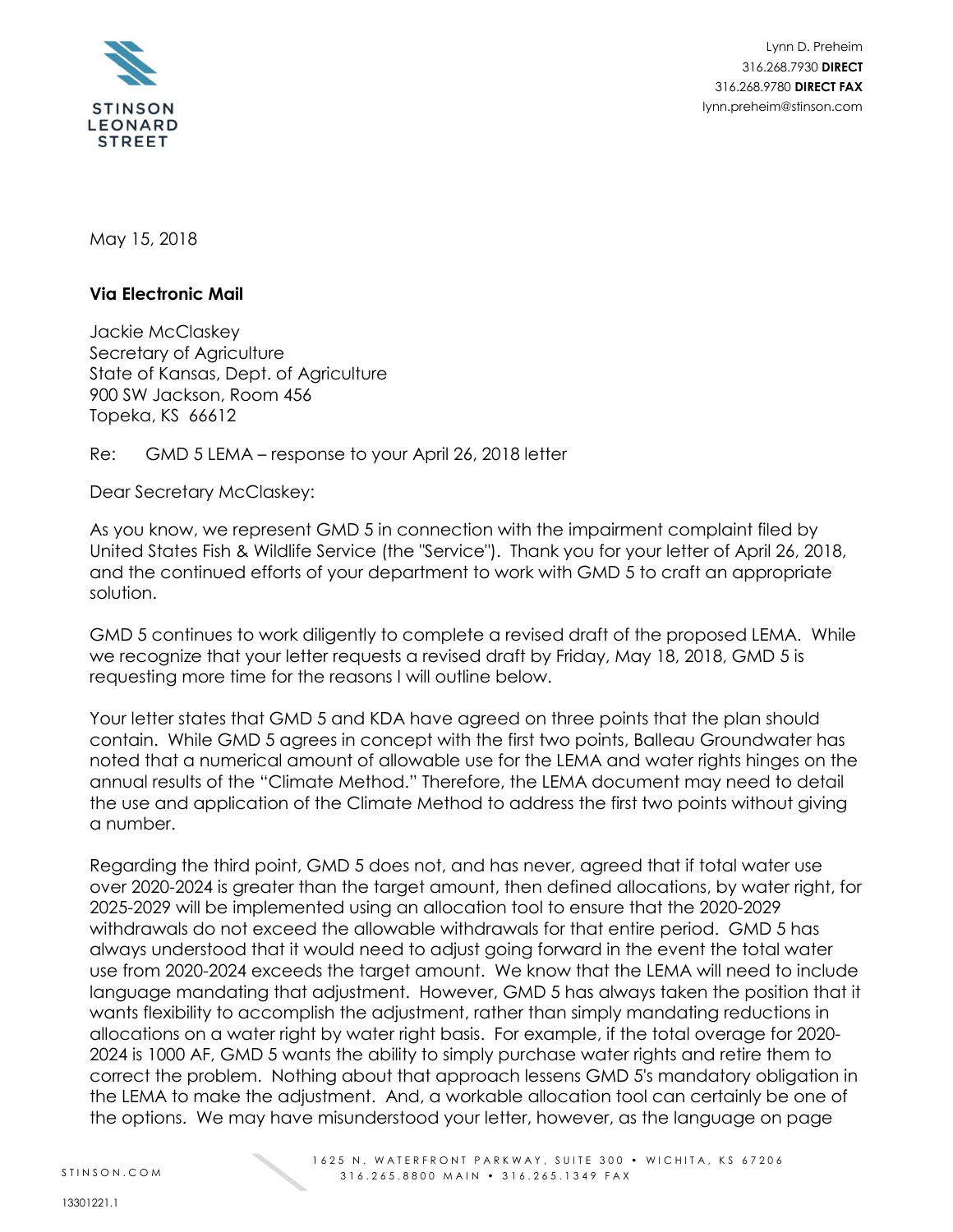Jackie McClaskey May 15, 2018 Page 2

two regarding a "hydrological equivalent" may be intended to grant the requested flexibility. If so, let us know.

Both in your letter and in other discussions, KDA has indicated that the flexibility requested above is not acceptable because it is not within the authority of the chief engineer to order. We respectfully disagree. Under the LEMA statute, K.S.A. § 82a-1041, the chief engineer can require corrective controls (see K.S.A. § 82a-1041(b)(2)), and it is clear that the chief engineer intends to do so in this case. But, nothing in the statute, by fact or implication, precludes the chief engineer from adopting the flexible approach to corrective controls GMD 5 has requested. Rather, the statute on its face indicates the opposite and provides for great flexibility. The LEMA statute provides as follows:

(f) The order of designation shall define the boundaries of the local enhanced management area and shall indicate the circumstances upon which the findings of the chief engineer are made. The order of designation **may** include any of the following corrective control provisions set forth in the local enhanced management plan:

(1) Closing the local enhanced management area to any further appropriation of groundwater. In which event, the chief engineer shall thereafter refuse to accept any application for a permit to appropriate groundwater located within such area:

(2) determining the permissible total withdrawal of groundwater in the local enhanced management area each day, month or year, and, insofar as may be reasonably done, the chief engineer shall apportion such permissible total withdrawal among the valid groundwater right holders in such area in accordance with the relative dates of priority of such rights;

(3) reducing the permissible withdrawal of groundwater by any one or more appropriators thereof, or by wells in the local enhanced management area;

(4) requiring and specifying a system of rotation of groundwater use in the local enhanced management area; or

(5) **any other provisions making such additional requirements** as are necessary to protect the public interest. The chief engineer is hereby authorized to **delegate the enforcement of any corrective control provisions ordered for a local enhanced management area to the groundwater management district in which that area is located, upon written request by the district.**

K.S.A. § 82a-1041(f)(emphasis supplied).

This language is extremely permissive and flexible, using the term "may" and even allowing the GMD to seek to enforce the LEMA corrective controls. Please consider this letter,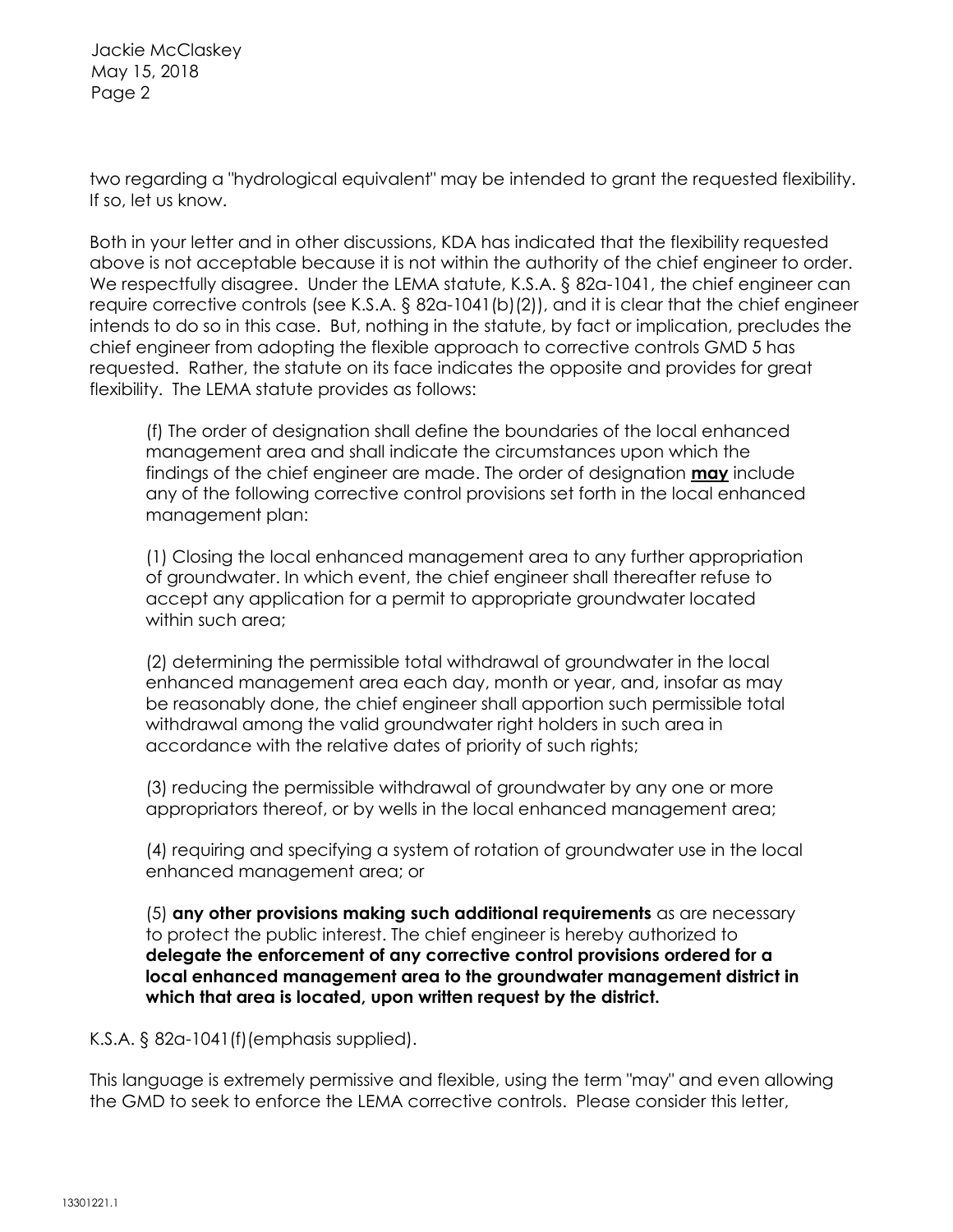Jackie McClaskey May 15, 2018 Page 3

together with its proposed LEMA, as GMD 5's written request to enforce the corrective controls and ensure compliance.

Independent of the LEMA statute, the chief engineer would not have the authority to order augmentation. However, clearly the LEMA statute requires the chief engineer to enter a final order of designation adopting the LEMA and putting its provisions into effect, including any augmentation requirements. Similarly, the LEMA can include language, and the chief engineer can order, that multiple options are available to GMD 5 to make the appropriate adjustment while still mandating that the adjustment be made. From our perspective, nothing in the statute or any other law states that the only acceptable corrective control is use of the allocation tool. Of course, we would consider any contrary legal authority you provide.

Your letter suggests that rather than using GMD 5's flexible approach, we can simply institute a new LEMA near the end of the initial period. GMD 5 is opposed to that concept. If nothing else, this process has taught all of us that addressing these issues is time-consuming and requires extensive effort and expense. GMD 5 sees no reason to go through the long process of obtaining an additional LEMA when the solution can easily be incorporated into this LEMA.

We just received the revised climate adjustment tool late in the day last Wednesday, May 9, 2018. Before we can finalize our most current draft of the LEMA, GMD 5 wants to have workable versions of both the allocation tool and the climate adjustment tool. Balleau Groundwater has not had time to complete its review of these tools. That is a key reason GMD 5 needs more time before submitting its next draft.

Your letter correctly notes that GMD 5 has concerns about the tools. Initially, while the tool is still under review, we believe the KDA allocation tool will impose a much bigger cut than is necessary to remedy any water use above the targeted amount. Upon first glance, the tool appears to calculate a reduction that makes sense in terms of a general average. However, applying that average to individual wells reveals a troubling disparity. While some wells would have to decrease their use, as expected, others would actually need to increase their use—sometimes drastically—to make this number a true average. In a nutshell, when you consider the water use data on an individual basis, the tool will shift more water use than is targeted to be cut.

Thank you in advance for considering our concerns. GMD 5 continues to work diligently towards a solution. At the end of the day, all involved want a solution that works and that does not merely kick the can down the road.

After you have had the chance to consider this letter, please contact me and we can schedule a time to discuss this matter further. Also, feel free to give me a call with any questions.